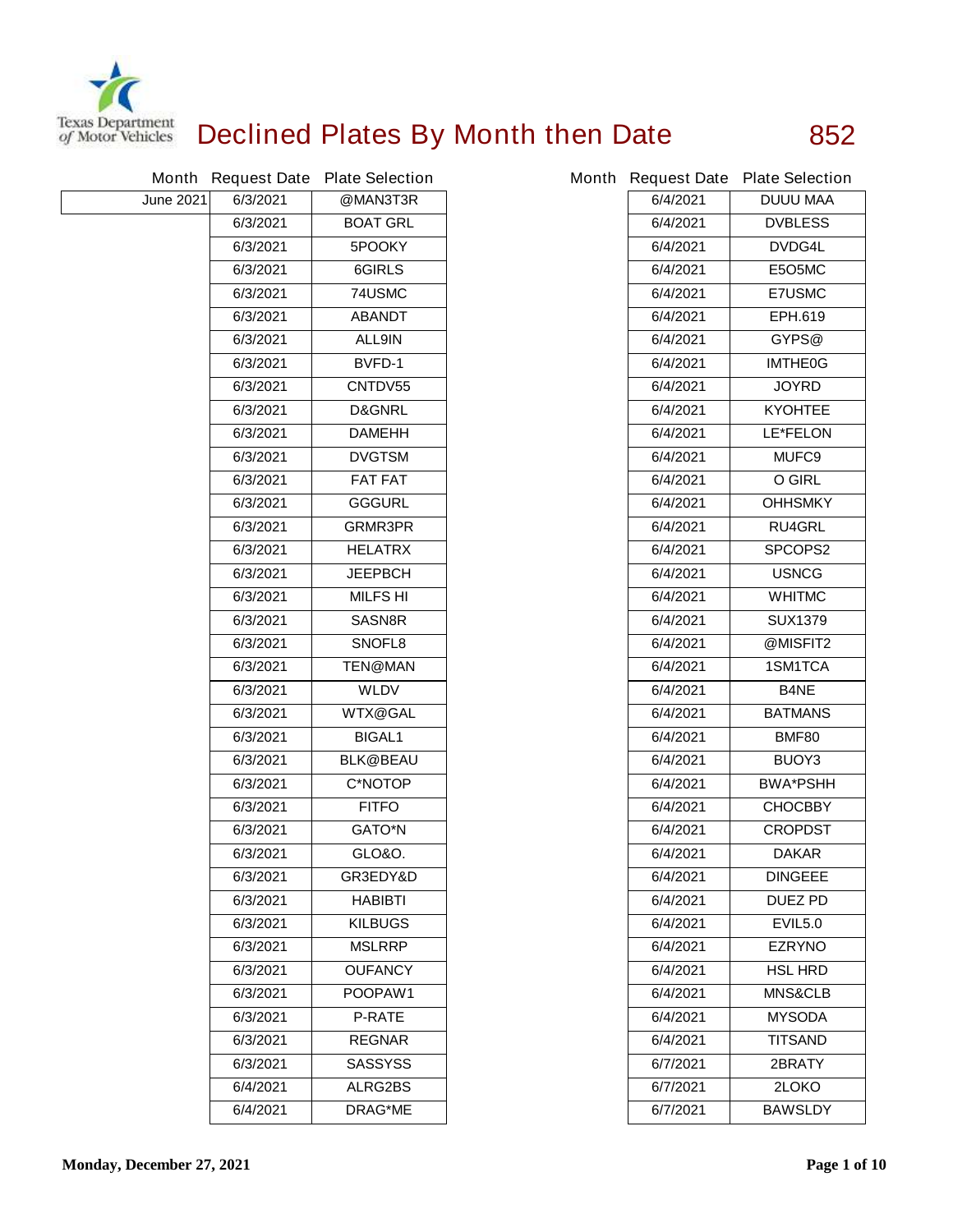|                  |          | Month Request Date Plate Selection |          | Month Request Date Plate Selection |
|------------------|----------|------------------------------------|----------|------------------------------------|
| <b>June 2021</b> | 6/7/2021 | <b>BEELDY</b>                      | 6/7/2021 | 1A*FLAKA                           |
|                  | 6/7/2021 | <b>BGBOY</b>                       | 6/7/2021 | &6IX*MT&                           |
|                  | 6/7/2021 | <b>CHIFLDA</b>                     | 6/7/2021 | <b>OCRN F3D</b>                    |
|                  | 6/7/2021 | <b>D4T A55</b>                     | 6/7/2021 | <b>123CYA</b>                      |
|                  | 6/7/2021 | <b>DAWIFEE</b>                     | 6/7/2021 | <b>1PRCNTR</b>                     |
|                  | 6/7/2021 | <b>DCLAN</b>                       | 6/7/2021 | <b>2GUNS 88</b>                    |
|                  | 6/7/2021 | DMV@DV                             | 6/7/2021 | 5-0 C6                             |
|                  | 6/7/2021 | <b>DV*CPO</b>                      | 6/7/2021 | <b>68 SKUNK</b>                    |
|                  | 6/7/2021 | DV4MAN                             | 6/7/2021 | <b>99P8LM</b>                      |
|                  | 6/7/2021 | DVF15MX                            | 6/7/2021 | <b>ABCOK</b>                       |
|                  | 6/7/2021 | <b>DVFOOL</b>                      | 6/7/2021 | <b>BBLHEAD</b>                     |
|                  | 6/7/2021 | <b>ELPOPO</b>                      | 6/7/2021 | <b>BLCHERY</b>                     |
|                  | 6/7/2021 | <b>FA5TBOI</b>                     | 6/7/2021 | BON3N                              |
|                  | 6/7/2021 | <b>FITGRL</b>                      | 6/7/2021 | <b>BSBLIFE&amp;</b>                |
|                  | 6/7/2021 | <b>FRK NSTY</b>                    | 6/7/2021 | <b>CAM BAB</b>                     |
|                  | 6/7/2021 | <b>G*BTMN</b>                      | 6/7/2021 | COCHO <sub>5</sub>                 |
|                  | 6/7/2021 | <b>GEN-MAN</b>                     | 6/7/2021 | <b>COOGIN</b>                      |
|                  | 6/7/2021 | <b>GOONIE</b>                      | 6/7/2021 | <b>DESPRDO</b>                     |
|                  | 6/7/2021 | <b>HELL*300</b>                    | 6/7/2021 | <b>EZLYNX</b>                      |
|                  | 6/7/2021 | <b>IFAQ</b>                        | 6/7/2021 | <b>GNNRDV</b>                      |
|                  | 6/7/2021 | <b>JAILB8T</b>                     | 6/7/2021 | GRLD@D                             |
|                  | 6/7/2021 | <b>JEEP NRD</b>                    | 6/7/2021 | <b>GRMPDV</b>                      |
|                  | 6/7/2021 | JRZGRL-1                           | 6/7/2021 | HAZE 14                            |
|                  | 6/7/2021 | <b>L8YLAWR</b>                     | 6/7/2021 | HAZE 95                            |
|                  | 6/7/2021 | <b>LADY ANN</b>                    | 6/7/2021 | I GO LO                            |
|                  | 6/7/2021 | <b>LADY OTR</b>                    | 6/7/2021 | <b>KAIZAHO</b>                     |
|                  | 6/7/2021 | <b>LASUX</b>                       | 6/7/2021 | <b>KARMA2U</b>                     |
|                  | 6/7/2021 | LAWJP*                             | 6/7/2021 | <b>KTYQN</b>                       |
|                  | 6/7/2021 | <b>MYLF MNY</b>                    | 6/7/2021 | KYOTE-1                            |
|                  | 6/7/2021 | <b>OG FUNK</b>                     | 6/7/2021 | MISBIG1                            |
|                  | 6/7/2021 | P1AYB8Y                            | 6/7/2021 | <b>NO FUD</b>                      |
|                  | 6/7/2021 | <b>POOR GUY</b>                    | 6/7/2021 | <b>MUDSTUD</b>                     |
|                  | 6/7/2021 | <b>RAYCER X</b>                    | 6/7/2021 | <b>RUN OJ</b>                      |
|                  | 6/7/2021 | <b>RRGYPSY</b>                     | 6/7/2021 | <b>RYNOPAY</b>                     |
|                  | 6/7/2021 | SARG12                             | 6/7/2021 | <b>SUGARBB</b>                     |
|                  | 6/7/2021 | <b>SGR T1TS</b>                    | 6/7/2021 | TATA A                             |
|                  | 6/7/2021 | SMKY5OH                            | 6/7/2021 | <b>TH1CUMS</b>                     |
|                  | 6/7/2021 | TEX*AZZ                            | 6/7/2021 | <b>TRXXX</b>                       |
|                  | 6/7/2021 | TMC69                              | 6/7/2021 | <b>UPPITY</b>                      |
|                  | 6/7/2021 | <b>TRUCK ME</b>                    | 6/7/2021 | <b>WHIPP*LL</b>                    |
|                  | 6/7/2021 | <b>TRX@GIRL</b>                    | 6/7/2021 | <b>WT HAIL</b>                     |
|                  | 6/7/2021 | <b>TXIKA</b>                       | 6/8/2021 | <b>BAJA OG</b>                     |
|                  | 6/7/2021 | <b>WTFTX</b>                       | 6/8/2021 | <b>BLKDAD</b>                      |
|                  | 6/7/2021 | <b>KILLRST</b>                     | 6/8/2021 | <b>CAM*GRL</b>                     |
|                  | 6/7/2021 | <b>DIVAAA</b>                      | 6/8/2021 | <b>DOANUT</b>                      |
|                  |          |                                    |          |                                    |

|          | <b>Request Date Plate Selection</b> |
|----------|-------------------------------------|
| 6/7/2021 | <b>1A*FLAKA</b>                     |
| 6/7/2021 | &6IX*MT&                            |
| 6/7/2021 | OCRN F3D                            |
| 6/7/2021 | <b>123CYA</b>                       |
| 6/7/2021 | <b>1PRCNTR</b>                      |
| 6/7/2021 | <b>2GUNS 88</b>                     |
| 6/7/2021 | 5-0 C6                              |
| 6/7/2021 | <b>68 SKUNK</b>                     |
| 6/7/2021 | 99P8LM                              |
| 6/7/2021 | <b>ABCOK</b>                        |
| 6/7/2021 | <b>BBLHEAD</b>                      |
| 6/7/2021 | <b>BLCHERY</b>                      |
| 6/7/2021 | <b>BON3N</b>                        |
| 6/7/2021 | <b>BSBLIFE&amp;</b>                 |
| 6/7/2021 | <b>CAM BAB</b>                      |
| 6/7/2021 | <b>COCHO5</b>                       |
| 6/7/2021 | <b>COOGIN</b>                       |
| 6/7/2021 | <b>DESPRDO</b>                      |
| 6/7/2021 | <b>EZLYNX</b>                       |
| 6/7/2021 | <b>GNNRDV</b>                       |
| 6/7/2021 | <b>GRLD@D</b>                       |
| 6/7/2021 | <b>GRMPDV</b>                       |
| 6/7/2021 | <b>HAZE 14</b>                      |
| 6/7/2021 | <b>HAZE 95</b>                      |
| 6/7/2021 | I GO LO                             |
| 6/7/2021 | <b>KAIZAHO</b>                      |
| 6/7/2021 | <b>KARMA2U</b>                      |
| 6/7/2021 | <b>KTYQN</b>                        |
| 6/7/2021 | KYOTE-1                             |
| 6/7/2021 | <b>MISBIG1</b>                      |
| 6/7/2021 | NO FUD                              |
| 6/7/2021 | <b>MUDSTUD</b>                      |
| 6/7/2021 | <b>RUN OJ</b>                       |
| 6/7/2021 | <b>RYNOPAY</b>                      |
| 6/7/2021 | SUGARBB                             |
| 6/7/2021 | TATA A                              |
| 6/7/2021 | <b>TH1CUMS</b>                      |
| 6/7/2021 | <b>TRXXX</b>                        |
| 6/7/2021 | <b>UPPITY</b>                       |
| 6/7/2021 | <b>WHIPP*LL</b>                     |
| 6/7/2021 | <b>WT HAIL</b>                      |
| 6/8/2021 | BAJA OG                             |
| 6/8/2021 | <b>BLKDAD</b>                       |
| 6/8/2021 | <b>CAM*GRL</b>                      |
| 6/8/2021 | <b>DOANUT</b>                       |
|          |                                     |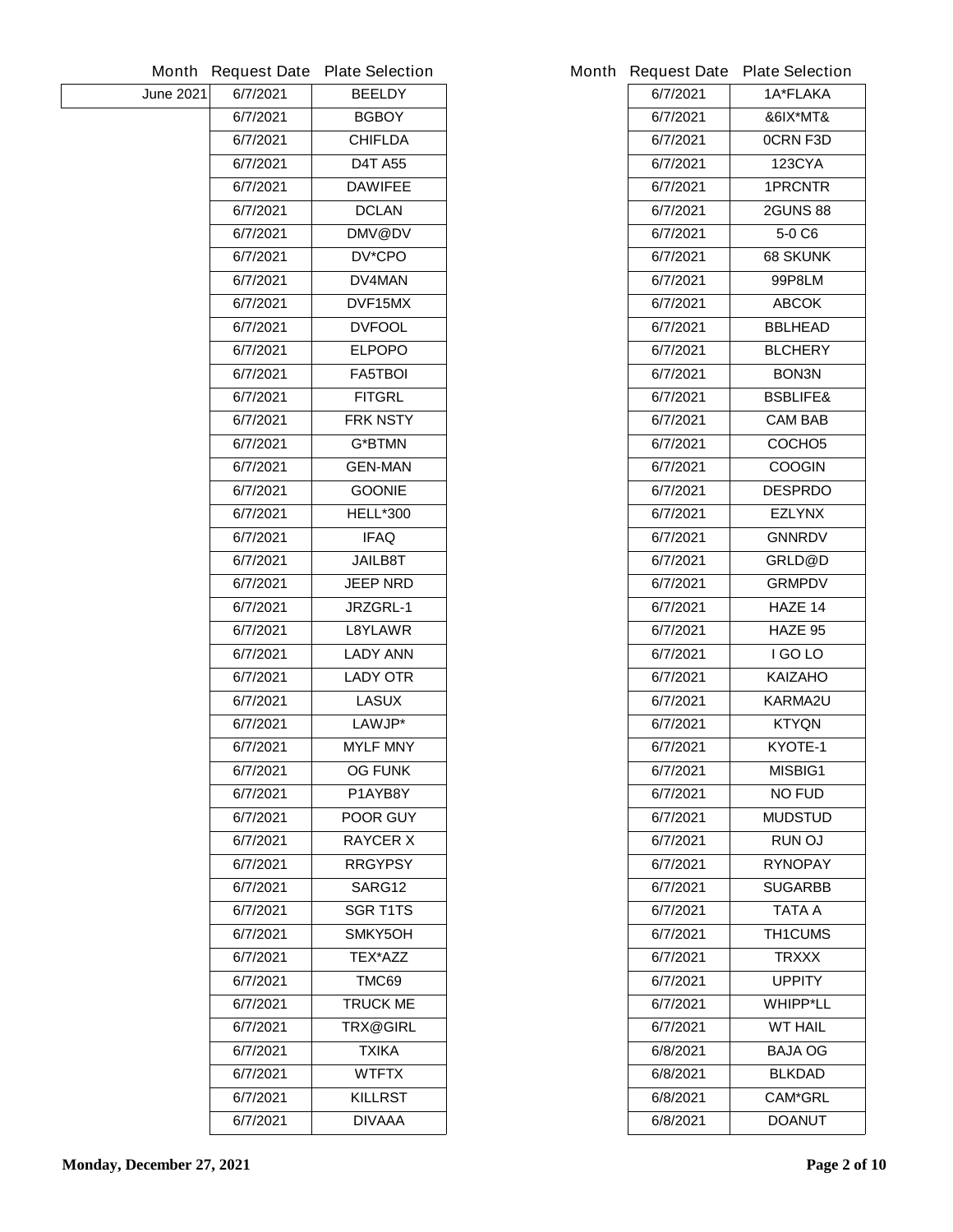|           |          | Month Request Date Plate Selection | Month Request Date Plate Sel |                     |
|-----------|----------|------------------------------------|------------------------------|---------------------|
| June 2021 | 6/8/2021 | FRLDY@                             | 6/9/2021                     | LOUD                |
|           | 6/8/2021 | <b>FSTBOY</b>                      | 6/9/2021                     | <b>MEIN</b>         |
|           | 6/8/2021 | <b>GO*NKD</b>                      | 6/9/2021                     | <b>OMW</b>          |
|           | 6/8/2021 | HE11CAT                            | 6/9/2021                     | <b>PJUS</b>         |
|           | 6/8/2021 | <b>ICE 1MAN</b>                    | 6/9/2021                     | <b>RADN</b>         |
|           | 6/8/2021 | <b>LILGRL</b>                      | 6/9/2021                     | <b>RDNK</b>         |
|           | 6/8/2021 | LOCO <sub>4</sub>                  | 6/9/2021                     | <b>RUNUD</b>        |
|           | 6/8/2021 | <b>LOL SRT</b>                     | 6/9/2021                     | <b>SLWI</b>         |
|           | 6/8/2021 | LUV@MAN                            | 6/9/2021                     | <b>SPLI</b>         |
|           | 6/8/2021 | LV R8R                             | 6/9/2021                     | <b>STUG</b>         |
|           | 6/8/2021 | <b>SOIBOY</b>                      | 6/9/2021                     | <b>USAF</b>         |
|           | 6/8/2021 | <b>STPDSXY</b>                     | 6/9/2021                     | <b>USMC</b>         |
|           | 6/8/2021 | <b>TIKT B8</b>                     | 6/9/2021                     | <b>USMC</b>         |
|           | 6/8/2021 | TXLDY13                            | 6/9/2021                     | <b>BANJO</b>        |
|           | 6/8/2021 | 36DMB41                            | 6/9/2021                     | 6RNT                |
|           | 6/8/2021 | <b>ASPEC FD</b>                    | 6/9/2021                     | <b>BLKFL</b>        |
|           | 6/8/2021 | <b>B4CK&amp;UP</b>                 | 6/9/2021                     | BTS*H               |
|           | 6/8/2021 | <b>CAPMOM</b>                      | 6/9/2021                     | <b>CR3/</b>         |
|           | 6/8/2021 | CDZ@                               | 6/9/2021                     | FRE4                |
|           | 6/8/2021 | <b>EL CHAGO</b>                    | 6/9/2021                     | <b>FRKN@</b>        |
|           | 6/8/2021 | <b>KRK WLLY</b>                    | 6/9/2021                     | <b>G63SF</b>        |
|           | 6/8/2021 | <b>MASTER2</b>                     | 6/9/2021                     | <b>HOLE</b>         |
|           | 6/8/2021 | <b>MASTER3</b>                     | 6/9/2021                     | @T                  |
|           | 6/8/2021 | <b>MENCHP</b>                      | 6/9/2021                     | <b>IM IRI</b>       |
|           | 6/8/2021 | <b>NOUR</b>                        | 6/9/2021                     | LEO <sub>2</sub>    |
|           | 6/8/2021 | <b>RODSAM</b>                      | 6/9/2021                     | LTHR I              |
|           | 6/8/2021 | <b>STEWPID</b>                     | 6/9/2021                     | <b>RAG</b>          |
|           | 6/8/2021 | <b>VEEJAY</b>                      | 6/9/2021                     | S1LVR               |
|           | 6/9/2021 | 1LOCOC6                            | 6/9/2021                     | WAX@I               |
|           | 6/9/2021 | 1ROGUE                             | 6/9/2021                     | <b>X&amp;A&amp;</b> |
|           | 6/9/2021 | <b>1TAXMAN</b>                     | 6/9/2021                     | Y U CF              |
|           | 6/9/2021 | 4@PLAAY                            | 6/10/2021                    | 1FTM                |
|           | 6/9/2021 | <b>AWE@HELL</b>                    | 6/10/2021                    | AGSBA               |
|           | 6/9/2021 | <b>BARTMAN</b>                     | 6/10/2021                    | AP@3S               |
|           | 6/9/2021 | <b>BEATNYA</b>                     | 6/10/2021                    | <b>CAPT</b>         |
|           | 6/9/2021 | <b>BTFO*B</b>                      | 6/10/2021                    | <b>CHEF</b>         |
|           | 6/9/2021 | <b>CH@TA</b>                       | 6/10/2021                    | COP <sub>3</sub>    |
|           | 6/9/2021 | <b>DLTM&amp;F</b>                  | 6/10/2021                    | <b>DARK</b>         |
|           | 6/9/2021 | <b>DVUH1C</b>                      | 6/10/2021                    | DIVA&               |
|           | 6/9/2021 | <b>FUKNWOW</b>                     | 6/10/2021                    | <b>DRILH</b>        |
|           | 6/9/2021 | <b>G&amp;SHIT</b>                  | 6/10/2021                    | <b>FATG</b>         |
|           | 6/9/2021 | <b>G3NCAP</b>                      | 6/10/2021                    | PT*D                |
|           | 6/9/2021 | <b>GLMGRL</b>                      | 6/10/2021                    | SH <sub>3</sub> GC  |
|           | 6/9/2021 | <b>HEL1KAT</b>                     | 6/10/2021                    | <b>SHEHI</b>        |
|           | 6/9/2021 | <b>HUSTL3R</b>                     | 6/10/2021                    | <b>SULLY</b>        |

|           | <b>Request Date Plate Selection</b> |
|-----------|-------------------------------------|
| 6/9/2021  | <b>LOUDASF</b>                      |
| 6/9/2021  | <b>MEIN@DV</b>                      |
| 6/9/2021  | <b>OMW2F</b>                        |
| 6/9/2021  | PJUSN                               |
| 6/9/2021  | <b>RADNAV</b>                       |
| 6/9/2021  | <b>RDNKRBL</b>                      |
| 6/9/2021  | <b>RUNUDWN</b>                      |
| 6/9/2021  | <b>SLWBU</b>                        |
| 6/9/2021  | <b>SPLIFF</b>                       |
| 6/9/2021  | <b>STUGOT5</b>                      |
| 6/9/2021  | USAF&4                              |
| 6/9/2021  | <b>USMCE3</b>                       |
| 6/9/2021  | <b>USMCME</b>                       |
| 6/9/2021  | <b>BANJOED*</b>                     |
| 6/9/2021  | <b>6RNTDV</b>                       |
| 6/9/2021  | <b>BLKFLAG</b>                      |
| 6/9/2021  | <b>BTS*HOS</b>                      |
| 6/9/2021  | <b>CR3AM</b>                        |
| 6/9/2021  | <b>FRE4ALL</b>                      |
| 6/9/2021  | <b>FRKN@BAT</b>                     |
| 6/9/2021  | G63SPOT                             |
| 6/9/2021  | <b>HOLE N 1</b>                     |
| 6/9/2021  | I@TDI                               |
| 6/9/2021  | IM IRISH                            |
| 6/9/2021  | <b>LEO20*</b>                       |
| 6/9/2021  | <b>LTHR FAC</b>                     |
| 6/9/2021  | <b>RAGR</b>                         |
| 6/9/2021  | S1LVR*6K                            |
| 6/9/2021  | WAX@MOM                             |
| 6/9/2021  | X&A&BX                              |
| 6/9/2021  | <b>Y U CRYN</b>                     |
| 6/10/2021 | <b>1FTMFW</b>                       |
| 6/10/2021 | <b>AGSBAD*B</b>                     |
| 6/10/2021 | AP@3SCAP                            |
| 6/10/2021 | CAPT777                             |
| 6/10/2021 | <b>CHEFB1</b>                       |
| 6/10/2021 | COP30Y                              |
| 6/10/2021 | <b>DARKOPS</b>                      |
| 6/10/2021 | DIVA&BRI                            |
| 6/10/2021 | <b>DRILHER</b>                      |
| 6/10/2021 | <b>FATGRR</b>                       |
| 6/10/2021 | <b>PT*DVM</b>                       |
| 6/10/2021 | <b>SH3GO-HP</b>                     |
| 6/10/2021 | <b>SHEHEVY</b>                      |
| 6/10/2021 | <b>SULLY&amp;M3</b>                 |
|           |                                     |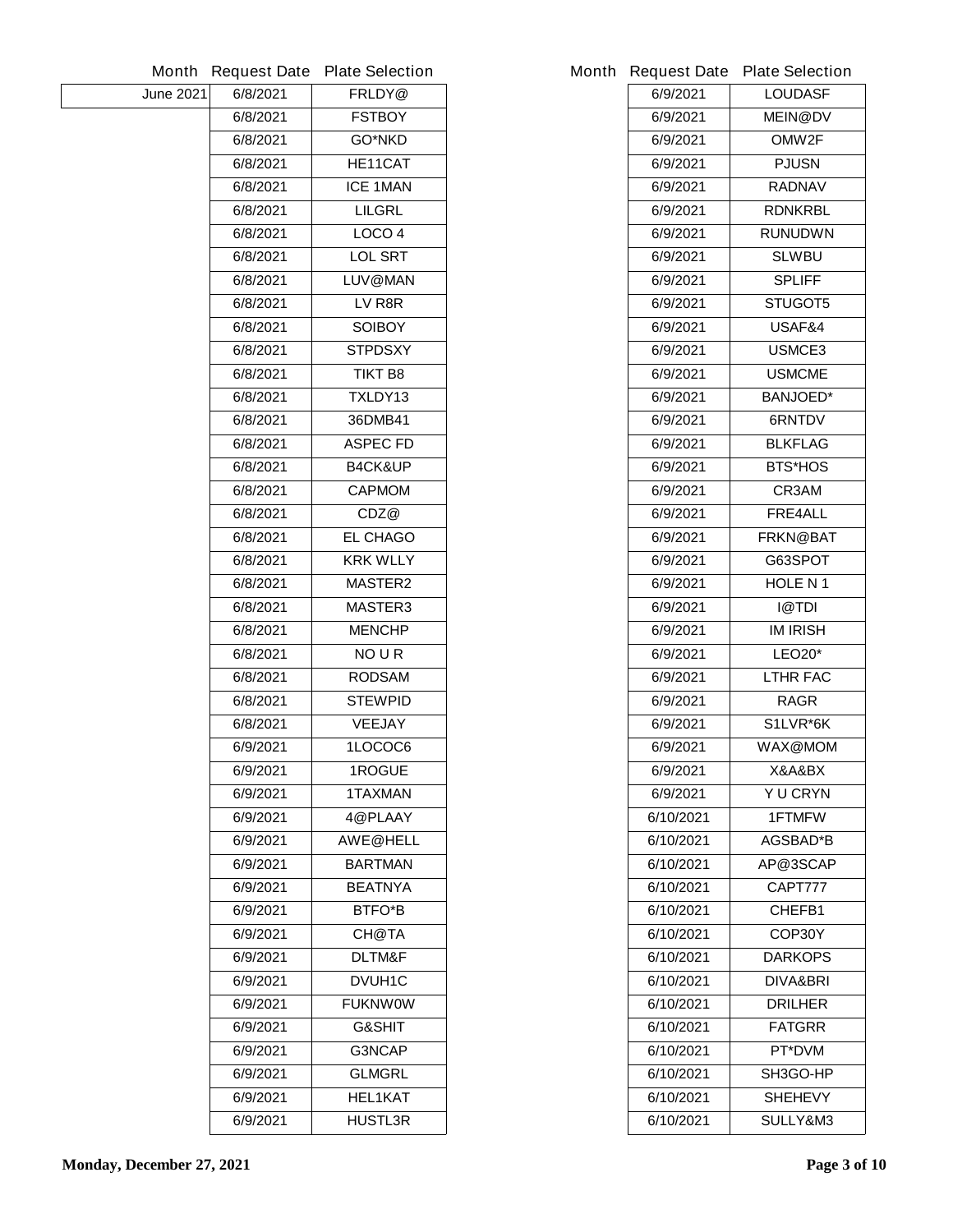|                  | <b>Month Request Date</b> | <b>Plate Selection</b> |           | Month Request Date Plate Selection |
|------------------|---------------------------|------------------------|-----------|------------------------------------|
| <b>June 2021</b> | 6/10/2021                 | <b>TXICO1</b>          | 6/11/2021 | <b>FBMM</b>                        |
|                  | 6/10/2021                 | <b>WTLGUYS</b>         | 6/11/2021 | <b>GL@PWR</b>                      |
|                  | 6/10/2021                 | <b>ZMAN 71</b>         | 6/11/2021 | GU3RO&                             |
|                  | 6/10/2021                 | <b>187EVO</b>          | 6/11/2021 | <b>HER*HCAT</b>                    |
|                  | 6/10/2021                 | <b>2SQUID</b>          | 6/11/2021 | <b>HITZIG</b>                      |
|                  | 6/10/2021                 | 7RHINO3                | 6/11/2021 | <b>ITSA@FIG</b>                    |
|                  | 6/10/2021                 | <b>BIGHOSS</b>         | 6/11/2021 | <b>LEXXX</b>                       |
|                  | 6/10/2021                 | <b>BUMPIN</b>          | 6/11/2021 | <b>MAMBA2</b>                      |
|                  | 6/10/2021                 | <b>CR33P4</b>          | 6/11/2021 | <b>NAIF</b>                        |
|                  | 6/10/2021                 | <b>DIXIIE</b>          | 6/11/2021 | <b>PLUGG</b>                       |
|                  | 6/10/2021                 | <b>GERMAN 6</b>        | 6/11/2021 | <b>RKLS</b>                        |
|                  | 6/10/2021                 | <b>GOAL DGN</b>        | 6/11/2021 | <b>SAY*UNCL</b>                    |
|                  | 6/10/2021                 | <b>HYRYDER</b>         | 6/11/2021 | SCUZ33                             |
|                  | 6/10/2021                 | <b>MOBFDV</b>          | 6/11/2021 | <b>SPKYDV</b>                      |
|                  | 6/10/2021                 | <b>MR STUD</b>         | 6/11/2021 | <b>WOODIES</b>                     |
|                  | 6/10/2021                 | <b>ROD 7701</b>        | 6/14/2021 | WG1WGA                             |
|                  | 6/10/2021                 | <b>SUBAFOO</b>         | 6/14/2021 | <b>1BLOW&amp;KO</b>                |
|                  | 6/10/2021                 | <b>TRDEEZ</b>          | 6/14/2021 | 1DDEZ                              |
|                  | 6/10/2021                 | <b>TURD 1</b>          | 6/14/2021 | 1LADY                              |
|                  | 6/10/2021                 | <b>UNS8BLE</b>         | 6/14/2021 | 85DVAN                             |
|                  | 6/10/2021                 | Y U SAD                | 6/14/2021 | <b>AFFLOB</b>                      |
|                  | 6/11/2021                 | 8ANDIDO                | 6/14/2021 | <b>BANGM</b>                       |
|                  | 6/11/2021                 | <b>BLO*HRD</b>         | 6/14/2021 | <b>BBLK</b>                        |
|                  | 6/11/2021                 | BOUJ33P                | 6/14/2021 | <b>BBOOOST</b>                     |
|                  | 6/11/2021                 | <b>CMDR*SHP</b>        | 6/14/2021 | <b>BLKOPS3</b>                     |
|                  | 6/11/2021                 | DEADA55                | 6/14/2021 | <b>CANNBIS</b>                     |
|                  | 6/11/2021                 | <b>FSTASF</b>          | 6/14/2021 | <b>CUCUUY</b>                      |
|                  | 6/11/2021                 | FU46DV                 | 6/14/2021 | <b>CYABOY</b>                      |
|                  | 6/11/2021                 | <b>FUBECA</b>          | 6/14/2021 | <b>DPS DIVR</b>                    |
|                  | 6/11/2021                 | <b>GAS MY X</b>        | 6/14/2021 | <b>DRTY J</b>                      |
|                  | 6/11/2021                 | <b>GETUSUM</b>         | 6/14/2021 | <b>DUDEMAN</b>                     |
|                  | 6/11/2021                 | LADY@JC                | 6/14/2021 | <b>DV DAWG</b>                     |
|                  | 6/11/2021                 | <b>MCORPS</b>          | 6/14/2021 | FUKJ03                             |
|                  | 6/11/2021                 | <b>NOT SWAT</b>        | 6/14/2021 | <b>FVK*IT</b>                      |
|                  | 6/11/2021                 | <b>RED RMM</b>         | 6/14/2021 | <b>GEN H2</b>                      |
|                  | 6/11/2021                 | <b>SSGTSM</b>          | 6/14/2021 | <b>GENJBST</b>                     |
|                  | 6/11/2021                 | <b>WTPHO</b>           | 6/14/2021 | <b>GENRLEE</b>                     |
|                  | 6/11/2021                 | *SHOTTY*               | 6/14/2021 | <b>GPSYRN</b>                      |
|                  | 6/11/2021                 | @BOHO@                 | 6/14/2021 | <b>GRL JRZY</b>                    |
|                  | 6/11/2021                 | <b>CHAVVA</b>          | 6/14/2021 | <b>GSUSFRK</b>                     |
|                  | 6/11/2021                 | <b>CRUSH&amp;KD</b>    | 6/14/2021 | <b>HOONING</b>                     |
|                  | 6/11/2021                 | <b>DOP</b>             | 6/14/2021 | <b>IH8TPPL</b>                     |
|                  | 6/11/2021                 | DV46FU                 | 6/14/2021 | <b>JKLNHDE</b>                     |
|                  | 6/11/2021                 | DVAF25                 | 6/14/2021 | <b>JUSTUPD</b>                     |
|                  | 6/11/2021                 | <b>DVPSHR</b>          | 6/14/2021 | <b>K@BITCH</b>                     |
|                  |                           |                        |           |                                    |

|           | <b>Request Date Plate Selection</b> |
|-----------|-------------------------------------|
| 6/11/2021 | <b>FBMM</b>                         |
| 6/11/2021 | <b>GL@PWR</b>                       |
| 6/11/2021 | <b>GU3RO&amp;</b>                   |
| 6/11/2021 | <b>HER*HCAT</b>                     |
| 6/11/2021 | HITZIG                              |
| 6/11/2021 | <b>ITSA@FIG</b>                     |
| 6/11/2021 | <b>LEXXX</b>                        |
| 6/11/2021 | <b>MAMBA2</b>                       |
| 6/11/2021 | NAIF                                |
| 6/11/2021 | <b>PLUGG</b>                        |
| 6/11/2021 | <b>RKLS</b>                         |
| 6/11/2021 | <b>SAY*UNCL</b>                     |
| 6/11/2021 | SCUZ33                              |
| 6/11/2021 | <b>SPKYDV</b>                       |
| 6/11/2021 | <b>WOODIES</b>                      |
| 6/14/2021 | <b>WG1WGA</b>                       |
| 6/14/2021 | <b>1BLOW&amp;KO</b>                 |
| 6/14/2021 | <b>1DDEZ</b>                        |
| 6/14/2021 | <b>1LADY</b>                        |
| 6/14/2021 | 85DVAN                              |
| 6/14/2021 | <b>AFFLOB</b>                       |
| 6/14/2021 | <b>BANGM</b>                        |
| 6/14/2021 | BBLK                                |
| 6/14/2021 | BBOOOST                             |
| 6/14/2021 | <b>BLKOPS3</b>                      |
| 6/14/2021 | <b>CANNBIS</b>                      |
| 6/14/2021 | <b>CUCUUY</b>                       |
| 6/14/2021 | <b>CYABOY</b>                       |
| 6/14/2021 | <b>DPS DIVR</b>                     |
| 6/14/2021 | DRTY J                              |
| 6/14/2021 | <b>DUDEMAN</b>                      |
| 6/14/2021 | DV DAWG                             |
| 6/14/2021 | <b>FUKJ03</b>                       |
| 6/14/2021 | <b>FVK*IT</b>                       |
| 6/14/2021 | GEN H2                              |
| 6/14/2021 | <b>GENJBST</b>                      |
| 6/14/2021 | <b>GENRLEE</b>                      |
| 6/14/2021 | <b>GPSYRN</b>                       |
| 6/14/2021 | <b>GRL JRZY</b>                     |
| 6/14/2021 | <b>GSUSFRK</b>                      |
| 6/14/2021 | <b>HOONING</b>                      |
| 6/14/2021 | <b>IH8TPPL</b>                      |
| 6/14/2021 | <b>JKLNHDE</b>                      |
| 6/14/2021 | <b>JUSTUPD</b>                      |
| 6/14/2021 | K@BITCH                             |
|           |                                     |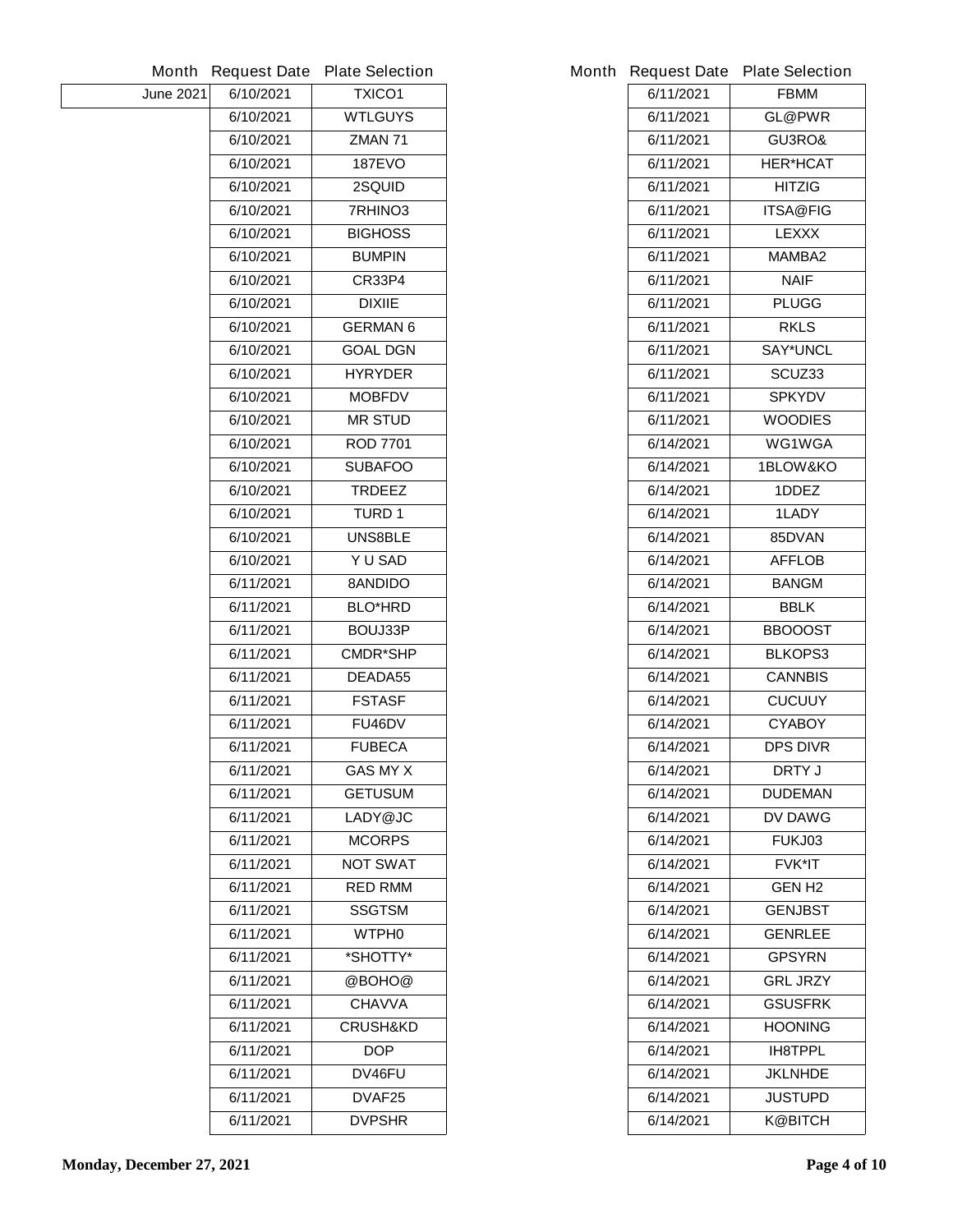|                  |           | Month Request Date Plate Selection |           | Month Request Date Plate Selection |
|------------------|-----------|------------------------------------|-----------|------------------------------------|
| <b>June 2021</b> | 6/14/2021 | L3DY@BUG                           | 6/14/2021 | <b>UTOSLOW</b>                     |
|                  | 6/14/2021 | LAY-D LJ                           | 6/14/2021 | <b>WAXMAMA</b>                     |
|                  | 6/14/2021 | <b>LDYRDR</b>                      | 6/14/2021 | <b>XXXDXXX</b>                     |
|                  | 6/14/2021 | <b>LVPLGAL</b>                     | 6/17/2021 | @2FART                             |
|                  | 6/14/2021 | <b>MSGRMP</b>                      | 6/17/2021 | ADV3N2R                            |
|                  | 6/14/2021 | <b>N3GRISS</b>                     | 6/17/2021 | <b>B*PLZ</b>                       |
|                  | 6/14/2021 | <b>NO WIF3Y</b>                    | 6/17/2021 | <b>BABOY</b>                       |
|                  | 6/14/2021 | OG 911                             | 6/17/2021 | <b>BMRGRL</b>                      |
|                  | 6/14/2021 | <b>OG*AHPER</b>                    | 6/17/2021 | BN8L8LY                            |
|                  | 6/14/2021 | <b>OGM&amp;911</b>                 | 6/17/2021 | <b>BTE*MAN</b>                     |
|                  | 6/14/2021 | OTLAWD2                            | 6/17/2021 | <b>CONVCTD</b>                     |
|                  | 6/14/2021 | <b>REDRRM</b>                      | 6/17/2021 | <b>DV8ALFA</b>                     |
|                  | 6/14/2021 | <b>RUGGUY</b>                      | 6/17/2021 | <b>DVC 08</b>                      |
|                  | 6/14/2021 | <b>SHRTBUS</b>                     | 6/17/2021 | <b>DV-MRN</b>                      |
|                  | 6/14/2021 | SLAY69                             | 6/17/2021 | <b>DVNYKI</b>                      |
|                  | 6/14/2021 | <b>SMACC</b>                       | 6/17/2021 | <b>DVSIMP</b>                      |
|                  | 6/14/2021 | <b>STLDVA</b>                      | 6/17/2021 | <b>F*RNGER</b>                     |
|                  | 6/14/2021 | <b>SUKME</b>                       | 6/17/2021 | <b>FUKYA</b>                       |
|                  | 6/14/2021 | <b>TOXICA5</b>                     | 6/17/2021 | <b>HAITHM</b>                      |
|                  | 6/14/2021 | <b>V3NGNCE</b>                     | 6/17/2021 | <b>MEGACUM</b>                     |
|                  | 6/14/2021 | <b>WDRWMN</b>                      | 6/17/2021 | R6BOYZ                             |
|                  | 6/14/2021 | <b>WILDMN</b>                      | 6/17/2021 | <b>R8R 20</b>                      |
|                  | 6/14/2021 | <b>JUDAS-3</b>                     | 6/17/2021 | <b>RAIDAR</b>                      |
|                  | 6/14/2021 | @2LASH                             | 6/17/2021 | <b>SNOWMAN</b>                     |
|                  | 6/14/2021 | 1K@REN                             | 6/17/2021 | <b>SPLBRAT*</b>                    |
|                  | 6/14/2021 | <b>AB*MAMON</b>                    | 6/17/2021 | USAF*TX                            |
|                  | 6/14/2021 | <b>BATREBL</b>                     | 6/17/2021 | <b>VCEPRZ</b>                      |
|                  | 6/14/2021 | <b>BIGAPE5</b>                     | 6/17/2021 | <b>LMAO SRT</b>                    |
|                  | 6/14/2021 | <b>BOLO&amp;TAC</b>                | 6/17/2021 | <b>AIRBRNE</b>                     |
|                  | 6/14/2021 | DUCK*M3                            | 6/17/2021 | <b>COOKI</b>                       |
|                  | 6/14/2021 | <b>ELPELON</b>                     | 6/17/2021 | <b>DAT NIKA</b>                    |
|                  | 6/14/2021 | <b>GAPME@HA</b>                    | 6/17/2021 | <b>DV8TIN</b>                      |
|                  | 6/14/2021 | <b>GUERRO*</b>                     | 6/17/2021 | ELGU3R0                            |
|                  | 6/14/2021 | <b>HNYBUNZ</b>                     | 6/17/2021 | <b>EXTENDO</b>                     |
|                  | 6/14/2021 | <b>MADHTTR</b>                     | 6/17/2021 | <b>LEDKILR</b>                     |
|                  | 6/14/2021 | <b>ON TOP</b>                      | 6/17/2021 | <b>THIOL YM</b>                    |
|                  | 6/14/2021 | <b>OORASG</b>                      | 6/17/2021 | PEG M3                             |
|                  | 6/14/2021 | PEARL74                            | 6/17/2021 | <b>PEGGG</b>                       |
|                  | 6/14/2021 | QUICKI3                            | 6/17/2021 | REBEL 72                           |
|                  | 6/14/2021 | <b>ROMP</b>                        | 6/17/2021 | <b>RIP8BAL</b>                     |
|                  | 6/14/2021 | <b>RUN4SX</b>                      | 6/17/2021 | <b>THC 420G</b>                    |
|                  | 6/14/2021 | <b>SPARK J</b>                     | 6/18/2021 | <b>BASH*MAN</b>                    |
|                  | 6/14/2021 | <b>SWAAMP</b>                      | 6/18/2021 | <b>BOYRICH</b>                     |
|                  | 6/14/2021 | <b>TEN80</b>                       | 6/18/2021 | <b>CTC AF</b>                      |
|                  | 6/14/2021 | <b>USMCRZ</b>                      | 6/18/2021 | <b>DDY5GRL</b>                     |
|                  |           |                                    |           |                                    |

|           | <b>Request Date Plate Selection</b> |
|-----------|-------------------------------------|
| 6/14/2021 | <b>UTOSLOW</b>                      |
| 6/14/2021 | WAXMAMA                             |
| 6/14/2021 | XXXDXXX                             |
| 6/17/2021 | @2FART                              |
| 6/17/2021 | ADV3N2R                             |
| 6/17/2021 | <b>B*PLZ</b>                        |
| 6/17/2021 | <b>BABOY</b>                        |
| 6/17/2021 | <b>BMRGRL</b>                       |
| 6/17/2021 | BN8L8LY                             |
| 6/17/2021 | <b>BTE*MAN</b>                      |
| 6/17/2021 | <b>CONVCTD</b>                      |
| 6/17/2021 | <b>DV8ALFA</b>                      |
| 6/17/2021 | <b>DVC 08</b>                       |
| 6/17/2021 | <b>DV-MRN</b>                       |
| 6/17/2021 | <b>DVNYKI</b>                       |
| 6/17/2021 | <b>DVSIMP</b>                       |
| 6/17/2021 | <b>F*RNGER</b>                      |
| 6/17/2021 | <b>FUKYA</b>                        |
| 6/17/2021 | <b>HAITHM</b>                       |
| 6/17/2021 | <b>MEGACUM</b>                      |
| 6/17/2021 | R6BOYZ                              |
| 6/17/2021 | <b>R8R 20</b>                       |
| 6/17/2021 | <b>RAIDAR</b>                       |
| 6/17/2021 | <b>SNOWMAN</b>                      |
| 6/17/2021 | <b>SPLBRAT*</b>                     |
| 6/17/2021 | <b>USAF*TX</b>                      |
| 6/17/2021 | <b>VCEPRZ</b>                       |
| 6/17/2021 | <b>LMAO SRT</b>                     |
| 6/17/2021 | <b>AIRBRNE</b>                      |
| 6/17/2021 | <b>COOKI</b>                        |
| 6/17/2021 | DAT NIKA                            |
| 6/17/2021 | <b>DV8TIN</b>                       |
| 6/17/2021 | <b>ELGU3R0</b>                      |
| 6/17/2021 | <b>EXTENDO</b>                      |
| 6/17/2021 | LEDKILR                             |
| 6/17/2021 | <b>THIOL YM</b>                     |
| 6/17/2021 | PEG M <sub>3</sub>                  |
| 6/17/2021 | <b>PEGGG</b>                        |
| 6/17/2021 | <b>REBEL 72</b>                     |
| 6/17/2021 | RIP8BAL                             |
| 6/17/2021 | <b>THC 420G</b>                     |
| 6/18/2021 | <b>BASH*MAN</b>                     |
| 6/18/2021 | <b>BOYRICH</b>                      |
| 6/18/2021 | <b>CTC AF</b>                       |
| 6/18/2021 | <b>DDY5GRL</b>                      |
|           |                                     |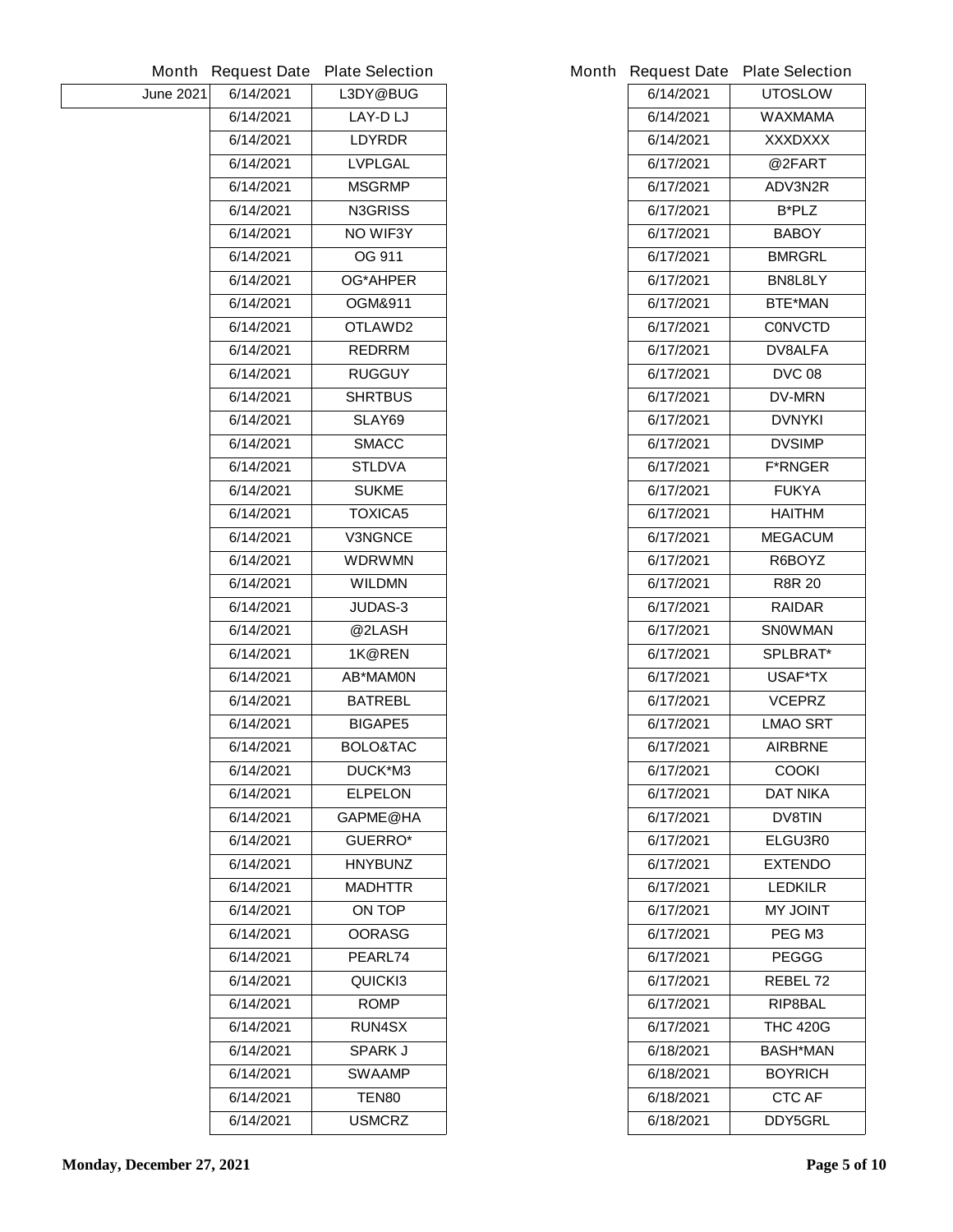| Month            | <b>Request Date</b> | <b>Plate Selection</b> |
|------------------|---------------------|------------------------|
| <b>June 2021</b> | 6/18/2021           | <b>DE6BOI</b>          |
|                  | 6/18/2021           | <b>DVU2AF</b>          |
|                  | 6/18/2021           | <b>FAST HOE</b>        |
|                  | 6/18/2021           | <b>GUDVYBZ</b>         |
|                  | 6/18/2021           | <b>IRA8DV</b>          |
|                  | 6/18/2021           | KAPT TAY               |
|                  | 6/18/2021           | <b>NKBREKR</b>         |
|                  | 6/18/2021           | <b>RU DUM</b>          |
|                  | 6/18/2021           | <b>SHESHD</b>          |
|                  | 6/18/2021           | <b>SYDCHC</b>          |
|                  | 6/18/2021           | <b>TXFLGRL</b>         |
|                  | 6/18/2021           | <b>USAFDMD</b>         |
|                  | 6/18/2021           | <b>BRAT&amp;RT</b>     |
|                  | 6/18/2021           | <b>BASH*1</b>          |
|                  | 6/18/2021           | BLM89                  |
|                  | 6/18/2021           | <b>DVYFEE</b>          |
|                  | 6/18/2021           | <b>FL1PPER</b>         |
|                  | 6/18/2021           | <b>IAMBLK</b>          |
|                  | 6/18/2021           | <b>IF@UKYK</b>         |
|                  | 6/18/2021           | <b>JK&amp;CAP</b>      |
|                  | 6/18/2021           | KO HUM                 |
|                  | 6/18/2021           | <b>MADJAY</b>          |
|                  | 6/18/2021           | <b>MAST3R2</b>         |
|                  | 6/18/2021           | MAST3R3                |
|                  | 6/18/2021           | MFD*                   |
|                  | 6/18/2021           | <b>MOVIML8</b>         |
|                  | 6/18/2021           | <b>MR.HIGH&amp;</b>    |
|                  | 6/18/2021           | <b>MVE*BRUH</b>        |
|                  | 6/18/2021           | <b>N8VTEX</b>          |
|                  | 6/18/2021           | NNJA PIG               |
|                  | 6/18/2021           | <b>PGRMN</b>           |
|                  | 6/18/2021           | <b>PH1CAV</b>          |
|                  | 6/18/2021           | <b>PRIVDV</b>          |
|                  | 6/18/2021           | <b>R8R4LIF</b>         |
|                  | 6/18/2021           | <b>RYMFCB</b>          |
|                  | 6/18/2021           | <b>SHAGUAR</b>         |
|                  | 6/18/2021           | SQ1SVC                 |
|                  | 6/18/2021           | <b>TAC&amp;OPS</b>     |
|                  | 6/18/2021           | <b>TRD*WOOD</b>        |
|                  | 6/18/2021           | <b>USPSA</b>           |
|                  | 6/18/2021           | <b>WE@RUB</b>          |
|                  | 6/21/2021           | <b>1FSTFUK</b>         |
|                  | 6/21/2021           | 69*STING               |
|                  | 6/21/2021           | <b>BENZBUM</b>         |
|                  | 6/21/2021           | <b>BLAKCAT</b>         |
|                  |                     |                        |

| 6/21/2021                    | <b>BRDGUY</b>      |  |
|------------------------------|--------------------|--|
| 6/21/2021                    | <b>BRKNEKS</b>     |  |
| 6/21/2021                    | <b>BRWNSKN</b>     |  |
| 6/21/2021                    | CHUCO <sub>2</sub> |  |
| 6/21/2021                    | <b>COCKYAF</b>     |  |
| 6/21/2021                    | CPT AMER           |  |
| 6/21/2021                    | <b>CPTMJM</b>      |  |
| 6/21/2021                    | <b>FAS GEN</b>     |  |
| 6/21/2021                    | <b>FLACO11</b>     |  |
| 6/21/2021                    | <b>H8ERS H8</b>    |  |
| 6/21/2021                    | KIMSGT             |  |
| 6/21/2021                    | LIZ@MJR            |  |
| 6/21/2021                    | <b>MFBOAT</b>      |  |
| 6/21/2021                    | <b>MY@GRL</b>      |  |
| 6/21/2021                    | N8RGRL             |  |
| 6/21/2021                    | NA SAVGE           |  |
| 6/21/2021                    | <b>NVY VET</b>     |  |
| 6/21/2021                    | <b>PIRATES</b>     |  |
| 6/21/2021                    | <b>POLO*GAL</b>    |  |
| 6/21/2021                    | <b>POLOM4N</b>     |  |
| 6/21/2021                    | QLVR GRL           |  |
| 6/21/2021                    | <b>QUIKIE</b>      |  |
| 6/21/2021                    | <b>REEFGRL</b>     |  |
| 6/21/2021                    | <b>U PESNTS</b>    |  |
| 6/21/2021                    | <b>YBGASSY</b>     |  |
| 6/21/2021                    | YSMFO              |  |
| 6/21/2021                    | YUH8N M3           |  |
| 6/21/2021                    | PIGBAIT            |  |
| 6/21/2021                    | 6 * TSA            |  |
| 6/21/2021                    | AF@SG3             |  |
| 6/21/2021                    | <b>BBQGANG</b>     |  |
| 6/21/2021                    | <b>BCKD*UP</b>     |  |
| 6/21/2021                    | <b>BIGAL*81</b>    |  |
| 6/21/2021                    | BIGG MAD           |  |
| 6/21/2021                    | <b>BINGER</b>      |  |
| 6/21/2021                    | <b>BLK POCA</b>    |  |
| 6/21/2021                    | <b>BROWNI</b>      |  |
| 6/21/2021                    | <b>BTFL@CRZ</b>    |  |
| 6/21/2021                    | CL69               |  |
| 6/21/2021                    | <b>CREOLE P</b>    |  |
| 6/21/2021                    | <b>CYA01</b>       |  |
| 6/21/2021                    | <b>DLERIUS</b>     |  |
| 6/21/2021<br><b>DSG*FRTS</b> |                    |  |
| 6/21/2021                    | <b>DVFUBB</b>      |  |
|                              |                    |  |

**Month Request Date Plate Selection** 

**6/21/2021 BMFDEAN**

 $\overline{\phantom{a}}$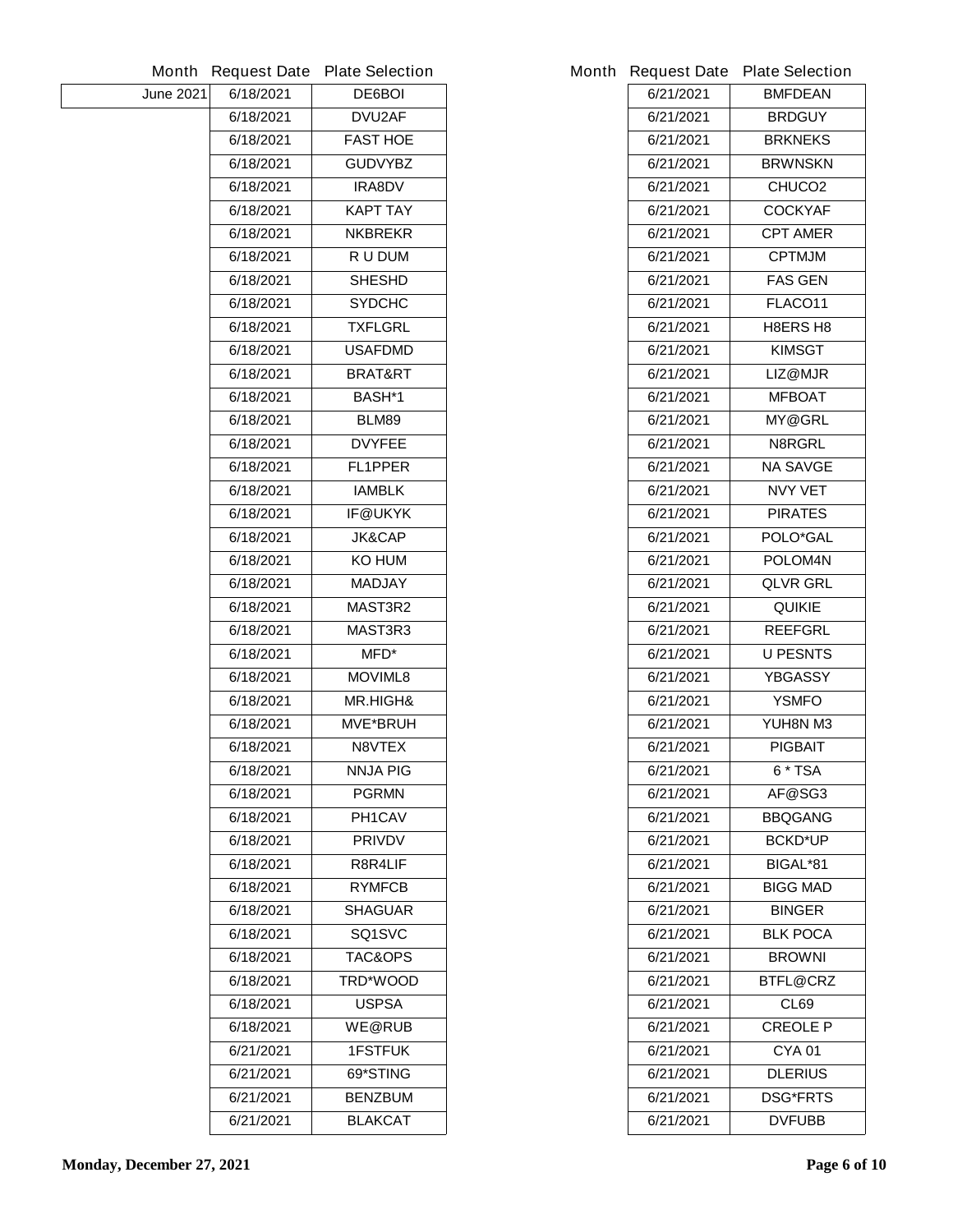|                  |           | Month Request Date Plate Selection |           | Month Request Date Plate Selection |
|------------------|-----------|------------------------------------|-----------|------------------------------------|
| <b>June 2021</b> | 6/22/2021 | 16LPMN                             | 6/22/2021 | <b>PERM BLS</b>                    |
|                  | 6/22/2021 | 2CGURLS@                           | 6/22/2021 | <b>REDMEX</b>                      |
|                  | 6/22/2021 | <b>ADSGUY</b>                      | 6/22/2021 | SALAD85                            |
|                  | 6/22/2021 | <b>BD BOY</b>                      | 6/22/2021 | <b>SASHANK</b>                     |
|                  | 6/22/2021 | <b>DAILYHO</b>                     | 6/22/2021 | <b>SHOCK UK</b>                    |
|                  | 6/22/2021 | <b>DILFWGN</b>                     | 6/22/2021 | <b>SNOW@BAE</b>                    |
|                  | 6/22/2021 | E9CHF                              | 6/22/2021 | SNOW6                              |
|                  | 6/22/2021 | <b>FMDVL</b>                       | 6/22/2021 | <b>SSG GOKU</b>                    |
|                  | 6/22/2021 | FN AF                              | 6/22/2021 | <b>TAKEYA</b>                      |
|                  | 6/22/2021 | FRAKU2                             | 6/22/2021 | VIBE@HI                            |
|                  | 6/22/2021 | <b>FUCK EM</b>                     | 6/22/2021 | <b>WHZ&amp;BAD</b>                 |
|                  | 6/22/2021 | <b>IHTPPL</b>                      | 6/23/2021 | &BIMBO-0                           |
|                  | 6/22/2021 | LMFAO1                             | 6/23/2021 | ARMY*G                             |
|                  | 6/22/2021 | <b>MCNSTY</b>                      | 6/23/2021 | AVNGER1                            |
|                  | 6/22/2021 | NIGGA1                             | 6/23/2021 | AWE@H3LL                           |
|                  | 6/22/2021 | <b>PHDGURL</b>                     | 6/23/2021 | <b>BATMAN*T</b>                    |
|                  | 6/22/2021 | <b>PHKCNCR</b>                     | 6/23/2021 | <b>DOT&amp;FU</b>                  |
|                  | 6/22/2021 | <b>STNG KLR</b>                    | 6/23/2021 | <b>DTHEATR</b>                     |
|                  | 6/22/2021 | <b>TCA1DV</b>                      | 6/23/2021 | <b>DV91H8</b>                      |
|                  | 6/22/2021 | <b>WOKMYAS</b>                     | 6/23/2021 | <b>DVIMAN</b>                      |
|                  | 6/22/2021 | <b>XECUTED</b>                     | 6/23/2021 | <b>FAT MATT</b>                    |
|                  | 6/22/2021 | <b>DIRT BIZ</b>                    | 6/23/2021 | <b>FAZEGRL</b>                     |
|                  | 6/22/2021 | @BUGGA                             | 6/23/2021 | <b>FLYSHIT</b>                     |
|                  | 6/22/2021 | 6IXKID                             | 6/23/2021 | <b>FRIO@GAL</b>                    |
|                  | 6/22/2021 | <b>A@BEISCH</b>                    | 6/23/2021 | GURLS@                             |
|                  | 6/22/2021 | <b>ABJB7</b>                       | 6/23/2021 | L5D*713                            |
|                  | 6/22/2021 | <b>BGDLFM</b>                      | 6/23/2021 | <b>LA NEGRA</b>                    |
|                  | 6/22/2021 | <b>BLITZZ</b>                      | 6/23/2021 | <b>LADY LJ</b>                     |
|                  | 6/22/2021 | <b>CBF</b>                         | 6/23/2021 | LDY&PPK                            |
|                  | 6/22/2021 | <b>CHERY PY</b>                    | 6/23/2021 | <b>MADMFI</b>                      |
|                  | 6/22/2021 | <b>CHOAS</b>                       | 6/23/2021 | <b>MARXSUX</b>                     |
|                  | 6/22/2021 | D3P0RTM                            | 6/23/2021 | <b>MDCWBY</b>                      |
|                  | 6/22/2021 | <b>DBLCLIK</b>                     | 6/23/2021 | <b>ME DGAF</b>                     |
|                  | 6/22/2021 | <b>DVABRN</b>                      | 6/23/2021 | <b>ME4TWGN</b>                     |
|                  | 6/22/2021 | <b>DVJUCE</b>                      | 6/23/2021 | <b>MF CHAPA</b>                    |
|                  | 6/22/2021 | <b>DVRAID</b>                      | 6/23/2021 | <b>OG*88</b>                       |
|                  | 6/22/2021 | <b>ENGARDE</b>                     | 6/23/2021 | <b>PRPL AF</b>                     |
|                  | 6/22/2021 | <b>IH8CALL</b>                     | 6/23/2021 | QQMF                               |
|                  | 6/22/2021 | <b>KTWO</b>                        | 6/23/2021 | <b>RCKTMN</b>                      |
|                  | 6/22/2021 | LAMALA1                            | 6/23/2021 | <b>RIDHI@N</b>                     |
|                  | 6/22/2021 | <b>MANCHU&amp;1</b>                | 6/23/2021 | <b>ROWDY&amp;MF</b>                |
|                  | 6/22/2021 | <b>MANDZY</b>                      | 6/23/2021 | <b>SALTYY</b>                      |
|                  | 6/22/2021 | N8RNRD                             | 6/23/2021 | <b>TILEMAN</b>                     |
|                  | 6/22/2021 | <b>NAANG@YO</b>                    | 6/23/2021 | <b>TRBUM</b>                       |
|                  | 6/22/2021 | <b>NASTRK</b>                      | 6/23/2021 | <b>UGLYDUK</b>                     |
|                  |           |                                    |           |                                    |

|           | <b>Request Date Plate Selection</b> |
|-----------|-------------------------------------|
| 6/22/2021 | <b>PERM BLS</b>                     |
| 6/22/2021 | <b>REDMEX</b>                       |
| 6/22/2021 | <b>SALAD85</b>                      |
| 6/22/2021 | <b>SASHANK</b>                      |
| 6/22/2021 | <b>SHOCK UK</b>                     |
| 6/22/2021 | <b>SNOW@BAE</b>                     |
| 6/22/2021 | <b>SNOW6</b>                        |
| 6/22/2021 | <b>SSG GOKU</b>                     |
| 6/22/2021 | TAKEYA                              |
| 6/22/2021 | VIBE@HI                             |
| 6/22/2021 | <b>WHZ&amp;BAD</b>                  |
| 6/23/2021 | &BIMBO-0                            |
| 6/23/2021 | <b>ARMY*G</b>                       |
| 6/23/2021 | <b>AVNGER1</b>                      |
| 6/23/2021 | AWE@H3LL                            |
| 6/23/2021 | <b>BATMAN*T</b>                     |
| 6/23/2021 | <b>DOT&amp;FU</b>                   |
| 6/23/2021 | <b>DTHEATR</b>                      |
| 6/23/2021 | <b>DV91H8</b>                       |
| 6/23/2021 | <b>DVIMAN</b>                       |
| 6/23/2021 | <b>FAT MATT</b>                     |
| 6/23/2021 | <b>FAZEGRL</b>                      |
| 6/23/2021 | <b>FLYSHIT</b>                      |
| 6/23/2021 | <b>FRIO@GAL</b>                     |
| 6/23/2021 | <b>GURLS@</b>                       |
| 6/23/2021 | L5D*713                             |
| 6/23/2021 | <b>LA NEGRA</b>                     |
| 6/23/2021 | <b>LADY LJ</b>                      |
| 6/23/2021 | LDY&PPK                             |
| 6/23/2021 | MADMFI                              |
| 6/23/2021 | <b>MARXSUX</b>                      |
| 6/23/2021 | <b>MDCWBY</b>                       |
| 6/23/2021 | <b>ME DGAF</b>                      |
| 6/23/2021 | <b>ME4TWGN</b>                      |
| 6/23/2021 | <b>MF CHAPA</b>                     |
| 6/23/2021 | OG*88                               |
| 6/23/2021 | PRPL AF                             |
| 6/23/2021 | QQMF                                |
| 6/23/2021 | <b>RCKTMN</b>                       |
| 6/23/2021 | RIDHI@N                             |
| 6/23/2021 | <b>ROWDY&amp;MF</b>                 |
| 6/23/2021 | <b>SALTYY</b>                       |
| 6/23/2021 | TILEMAN                             |
| 6/23/2021 | TRBUM                               |
| 6/23/2021 | <b>UGLYDUK</b>                      |
|           |                                     |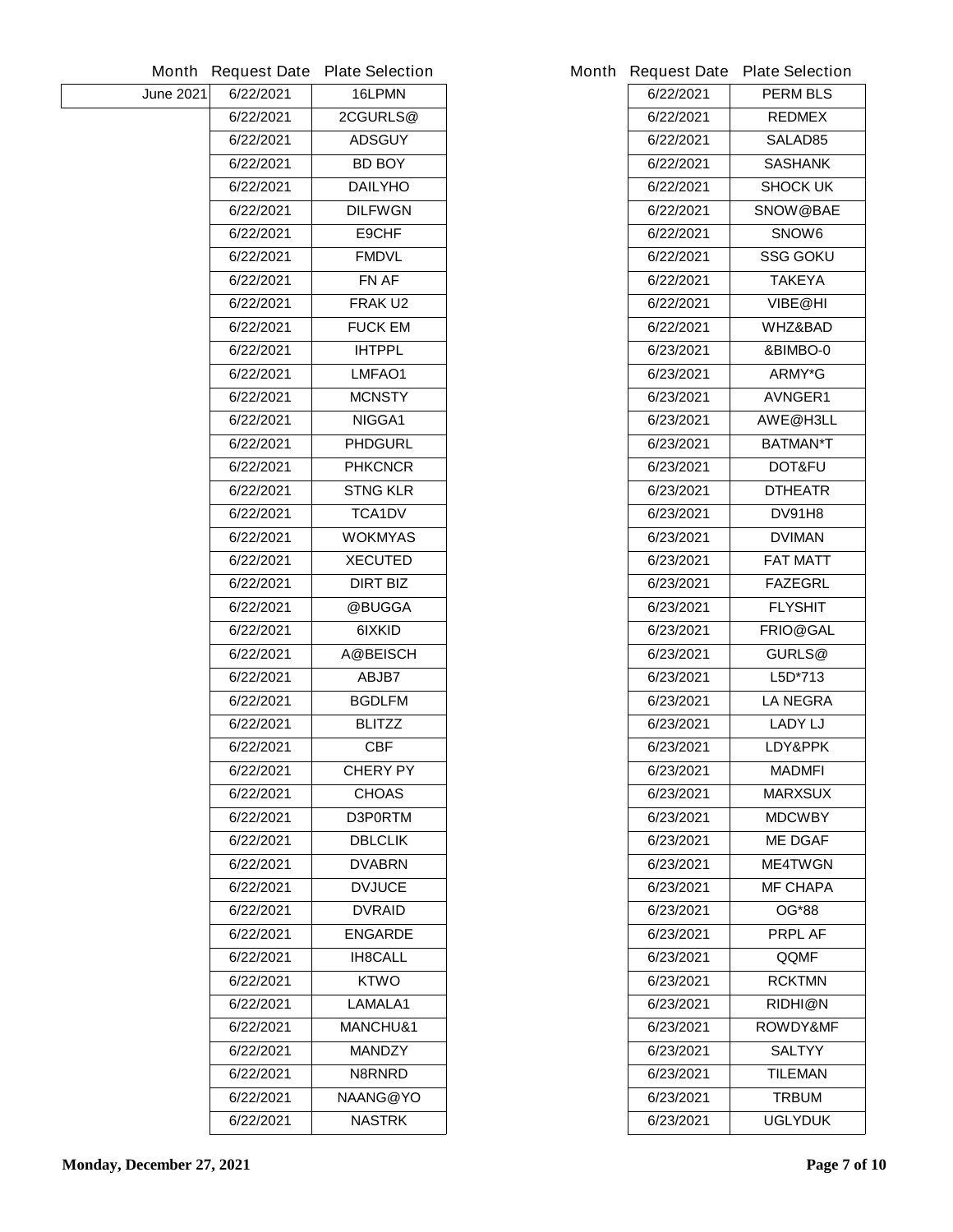| Month            | <b>Request Date</b> | <b>Plate Selection</b> |
|------------------|---------------------|------------------------|
| <b>June 2021</b> | 6/23/2021           | WFT                    |
|                  | 6/23/2021           | <b>WIFEY2</b>          |
|                  | 6/23/2021           | <b>GRMN A90</b>        |
|                  | 6/23/2021           | <b>EATCHGR</b>         |
|                  | 6/23/2021           | <b>BG-RHINO</b>        |
|                  | 6/23/2021           | <b>ABLAZED</b>         |
|                  | 6/23/2021           | <b>BG DRAWS</b>        |
|                  | 6/23/2021           | <b>DOOOOPE</b>         |
|                  | 6/23/2021           | DOU3LE-D               |
|                  | 6/23/2021           | <b>KINGPEN</b>         |
|                  | 6/23/2021           | <b>M@SUPPTY</b>        |
|                  | 6/23/2021           | <b>MADNSS</b>          |
|                  | 6/23/2021           | <b>NAI-DUR</b>         |
|                  | 6/23/2021           | PNK@KAT                |
|                  | 6/23/2021           | <b>THAPLUG</b>         |
|                  | 6/23/2021           | USCAV3                 |
|                  | 6/24/2021           | <b>5ALTEE</b>          |
|                  | 6/24/2021           | <b>ARMY HUB</b>        |
|                  | 6/24/2021           | AS5 M4N                |
|                  | 6/24/2021           | BAD3OY                 |
|                  | 6/24/2021           | <b>BRAZYY</b>          |
|                  | 6/24/2021           | <b>CARN8GE</b>         |
|                  | 6/24/2021           | <b>DATURD</b>          |
|                  | 6/24/2021           | <b>DIVRGL</b>          |
|                  | 6/24/2021           | <b>DVR DN</b>          |
|                  | 6/24/2021           | <b>F CVID</b>          |
|                  | 6/24/2021           | <b>I@BONG</b>          |
|                  | 6/24/2021           | IYAOYAS*               |
|                  | 6/24/2021           | <b>KLR15</b>           |
|                  | 6/24/2021           | LADYFF                 |
|                  | 6/24/2021           | <b>OZMAN</b>           |
|                  | 6/24/2021           | <b>RUE2*SLO</b>        |
|                  | 6/24/2021           | <b>DIVCPL</b>          |
|                  | 6/24/2021           | %0CDV                  |
|                  | 6/24/2021           | <b>1JARHD</b>          |
|                  | 6/24/2021           | <b>69FSTBK</b>         |
|                  | 6/24/2021           | <b>BRN@E</b>           |
|                  | 6/24/2021           | <b>CHENGON</b>         |
|                  | 6/24/2021           | G3TW3T                 |
|                  | 6/24/2021           | <b>GIL*T</b>           |
|                  | 6/24/2021           | <b>HEADAHH</b>         |
|                  | 6/24/2021           | <b>JAW769</b>          |
|                  | 6/24/2021           | <b>JSTBLK</b>          |
|                  | 6/24/2021           | <b>LTDIVR</b>          |
|                  | 6/24/2021           | <b>PEARLF</b>          |
|                  |                     |                        |

|           | Month Request Date Plate Selection |
|-----------|------------------------------------|
| 6/24/2021 | <b>RUDE 66</b>                     |
| 6/24/2021 | <b>SCHEMEY</b>                     |
| 6/24/2021 | <b>SPSOLDR</b>                     |
| 6/24/2021 | <b>SPTSLDR</b>                     |
| 6/24/2021 | <b>STYWET</b>                      |
| 6/24/2021 | TX-TAG                             |
| 6/24/2021 | WANNAB                             |
| 6/25/2021 | 1NDA WMN                           |
| 6/25/2021 | <b>2PHKNLO</b>                     |
| 6/25/2021 | <b>BATMAN9</b>                     |
| 6/25/2021 | <b>CGRL7</b>                       |
| 6/25/2021 | <b>DEADLY</b>                      |
| 6/25/2021 | <b>HE1GATO</b>                     |
| 6/25/2021 | <b>JEEZPT1</b>                     |
| 6/25/2021 | <b>JEWBAN8</b>                     |
| 6/25/2021 | <b>POSHGRL</b>                     |
| 6/25/2021 | <b>RAGECAR</b>                     |
| 6/25/2021 | <b>RAIDSFD</b>                     |
| 6/25/2021 | <b>SO&amp;DRTY</b>                 |
| 6/25/2021 | <b>TOMB*RDR</b>                    |
| 6/25/2021 | <b>TXN BRAT</b>                    |
| 6/25/2021 | <b>UDNOJCK</b>                     |
| 6/25/2021 | <b>XEROFUX</b>                     |
| 6/25/2021 | <b>ZSADIST</b>                     |
| 6/25/2021 | DV*R8R                             |
| 6/25/2021 | @SNO@                              |
| 6/25/2021 | 6H05TI                             |
| 6/25/2021 | A1UTV                              |
| 6/25/2021 | <b>DMN-HAND</b>                    |
| 6/25/2021 | <b>DVLILB</b>                      |
| 6/25/2021 | <b>EMS*17</b>                      |
| 6/25/2021 | <b>FSH*KLR</b>                     |
| 6/25/2021 | <b>GAPPD</b>                       |
| 6/25/2021 | MOAB                               |
| 6/25/2021 | <b>N*RUT</b>                       |
| 6/25/2021 | <b>NAUTTY</b>                      |
| 6/25/2021 | R3B3L*84                           |
| 6/25/2021 | <b>R888RS</b>                      |
| 6/25/2021 | <b>SCRMR7</b>                      |
| 6/25/2021 | SFB BA                             |
| 6/25/2021 | <b>TBE*SUC</b>                     |
| 6/25/2021 | YAKBST                             |
| 6/28/2021 | %DVGIMP                            |
| 6/28/2021 | @TOXCA@                            |
| 6/28/2021 | 02 BND1T                           |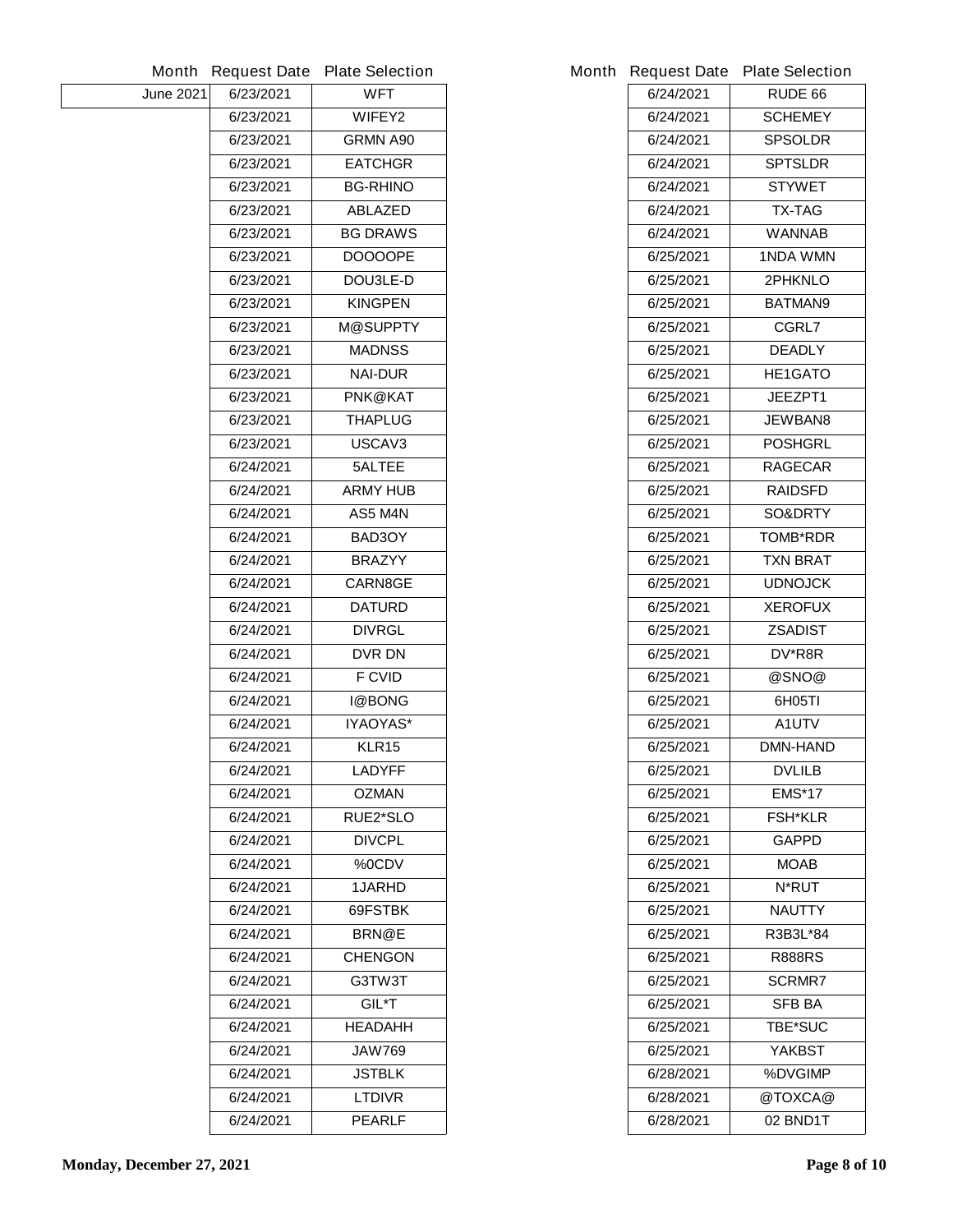|                  | <b>Month Request Date</b> | <b>Plate Selection</b> |           | Month Request Date Plate Selection |
|------------------|---------------------------|------------------------|-----------|------------------------------------|
| <b>June 2021</b> | 6/28/2021                 | 4DH8TRZ                | 6/28/2021 | <b>AUSSE</b>                       |
|                  | 6/28/2021                 | 4DVEN2R                | 6/28/2021 | <b>AYE MALO</b>                    |
|                  | 6/28/2021                 | <b>ACY BOYZ</b>        | 6/28/2021 | <b>B1WHOOP</b>                     |
|                  | 6/28/2021                 | <b>B8TMAN</b>          | 6/28/2021 | <b>BIENHOA</b>                     |
|                  | 6/28/2021                 | <b>CAP C</b>           | 6/28/2021 | <b>BOWLEGS</b>                     |
|                  | 6/28/2021                 | <b>CPT RHTT</b>        | 6/28/2021 | <b>CUCKS</b>                       |
|                  | 6/28/2021                 | DAMNN&DE               | 6/28/2021 | FA3RY                              |
|                  | 6/28/2021                 | <b>DATA*GUY</b>        | 6/28/2021 | <b>FLIPER</b>                      |
|                  | 6/28/2021                 | <b>DEADBBS</b>         | 6/28/2021 | GEAUXX&B                           |
|                  | 6/28/2021                 | DFW K9                 | 6/28/2021 | GORDO07                            |
|                  | 6/28/2021                 | <b>DV*CMB</b>          | 6/28/2021 | <b>GRUM*P</b>                      |
|                  | 6/28/2021                 | DVAFU2                 | 6/28/2021 | LA*W3RA                            |
|                  | 6/28/2021                 | <b>DXBBOY</b>          | 6/28/2021 | LBJ*LIFE                           |
|                  | 6/28/2021                 | <b>EEWDAVD</b>         | 6/28/2021 | <b>MANNBLK</b>                     |
|                  | 6/28/2021                 | <b>EL KUKUY</b>        | 6/28/2021 | NINJA&C8                           |
|                  | 6/28/2021                 | <b>FUAUDV</b>          | 6/28/2021 | <b>NO-UBER</b>                     |
|                  | 6/28/2021                 | <b>G*RDITO</b>         | 6/28/2021 | <b>OG EBST</b>                     |
|                  | 6/28/2021                 | <b>HAULN AZ</b>        | 6/28/2021 | <b>RITA52</b>                      |
|                  | 6/28/2021                 | <b>JPGYRL</b>          | 6/28/2021 | <b>SHOK*ME</b>                     |
|                  | 6/28/2021                 | <b>JW*HOE</b>          | 6/28/2021 | <b>SMKRING</b>                     |
|                  | 6/28/2021                 | <b>KVNGDVN</b>         | 6/28/2021 | <b>SWIMMER</b>                     |
|                  | 6/28/2021                 | <b>LADYTEX</b>         | 6/28/2021 | <b>TXYAK</b>                       |
|                  | 6/28/2021                 | <b>LAWLADI</b>         | 6/28/2021 | Y&U&H8NG                           |
|                  | 6/28/2021                 | <b>LSU@GIRL</b>        | 6/28/2021 | YOU2SLO                            |
|                  | 6/28/2021                 | M&BOI                  | 6/29/2021 | <b>AF 01</b>                       |
|                  | 6/28/2021                 | <b>MAGAGRL</b>         | 6/29/2021 | <b>CANDMAN</b>                     |
|                  | 6/28/2021                 | <b>MR PIPE</b>         | 6/29/2021 | <b>CRZYRIZ</b>                     |
|                  | 6/28/2021                 | <b>MR.CAJUN</b>        | 6/29/2021 | <b>DPS*CPL</b>                     |
|                  | 6/28/2021                 | <b>PVT SBC</b>         | 6/29/2021 | <b>DV@LIL</b>                      |
|                  | 6/28/2021                 | <b>SAVG</b>            | 6/29/2021 | <b>DV0HMC</b>                      |
|                  | 6/28/2021                 | SG&MC                  | 6/29/2021 | EL*FEO                             |
|                  | 6/28/2021                 | <b>SNGLE*AF</b>        | 6/29/2021 | <b>FAKPREZ</b>                     |
|                  | 6/28/2021                 | SOMFF69                | 6/29/2021 | <b>KOOKIE</b>                      |
|                  | 6/28/2021                 | <b>T@XICA1</b>         | 6/29/2021 | L8RLZR                             |
|                  | 6/28/2021                 | <b>T4LL M4N</b>        | 6/29/2021 | <b>NEKKED</b>                      |
|                  | 6/28/2021                 | <b>TCUSUX</b>          | 6/29/2021 | <b>PIKAGUY</b>                     |
|                  | 6/28/2021                 | <b>VCHOTA</b>          | 6/29/2021 | <b>SBG GIRL</b>                    |
|                  | 6/28/2021                 | <b>WDRWM4N</b>         | 6/29/2021 | <b>STARBOI</b>                     |
|                  | 6/28/2021                 | WHIT1                  | 6/29/2021 | <b>V6EATER</b>                     |
|                  | 6/28/2021                 | <b>STIGANG</b>         | 6/29/2021 | <b>VETT@GRL</b>                    |
|                  | 6/28/2021                 | <b>SIGMANS</b>         | 6/29/2021 | <b>XLCR GRL</b>                    |
|                  | 6/28/2021                 | <b>WFH8ZIT</b>         | 6/29/2021 | &MFHB&                             |
|                  | 6/28/2021                 | *SLDR*                 | 6/29/2021 | <b>ARYAYAN</b>                     |
|                  | 6/28/2021                 | 6IX9                   | 6/29/2021 | <b>AVILESD</b>                     |
|                  | 6/28/2021                 | 8PUDDN8                | 6/29/2021 | <b>BCHY</b> <sup>@</sup>           |
|                  |                           |                        |           |                                    |

| 6/28/2021 | <b>SIGMANS</b> | 6/29/2021 | <b>XLCR GRL</b> |
|-----------|----------------|-----------|-----------------|
| 6/28/2021 | <b>WFH8ZIT</b> | 6/29/2021 | &MFHB&          |
| 6/28/2021 | *SLDR*         | 6/29/2021 | <b>ARYAYAN</b>  |
| 6/28/2021 | 6IX9           | 6/29/2021 | <b>AVILESD</b>  |
| 6/28/2021 | 8PUDDN8        | 6/29/2021 | <b>BCHY@</b>    |

|           | <b>Request Date Plate Selection</b> |
|-----------|-------------------------------------|
| 6/28/2021 | <b>AUSSE</b>                        |
| 6/28/2021 | <b>AYE MALO</b>                     |
| 6/28/2021 | <b>B1WHOOP</b>                      |
| 6/28/2021 | <b>BIENHOA</b>                      |
| 6/28/2021 | <b>BOWLEGS</b>                      |
| 6/28/2021 | <b>CUCKS</b>                        |
| 6/28/2021 | <b>FA3RY</b>                        |
| 6/28/2021 | <b>FLIPER</b>                       |
| 6/28/2021 | <b>GEAUXX&amp;B</b>                 |
| 6/28/2021 | <b>GORDO07</b>                      |
| 6/28/2021 | <b>GRUM*P</b>                       |
| 6/28/2021 | LA*W3RA                             |
| 6/28/2021 | LBJ*LIFE                            |
| 6/28/2021 | <b>MANNBLK</b>                      |
| 6/28/2021 | <b>NINJA&amp;C8</b>                 |
| 6/28/2021 | <b>NO-UBER</b>                      |
| 6/28/2021 | OG EBST                             |
| 6/28/2021 | RITA52                              |
| 6/28/2021 | <b>SHOK*ME</b>                      |
| 6/28/2021 | <b>SMKRING</b>                      |
| 6/28/2021 | <b>SWIMMER</b>                      |
| 6/28/2021 | TXYAK                               |
| 6/28/2021 | <b>Y&amp;U&amp;H8NG</b>             |
| 6/28/2021 | <b>YOU2SLO</b>                      |
| 6/29/2021 | AF 01                               |
| 6/29/2021 | <b>CANDMAN</b>                      |
| 6/29/2021 | <b>CRZYRIZ</b>                      |
| 6/29/2021 | <b>DPS*CPL</b>                      |
| 6/29/2021 | <b>DV@LIL</b>                       |
| 6/29/2021 | <b>DV0HMC</b>                       |
| 6/29/2021 | <b>EL*FEO</b>                       |
| 6/29/2021 | <b>FAKPREZ</b>                      |
| 6/29/2021 | KOOKIE                              |
| 6/29/2021 | <b>L8RLZR</b>                       |
| 6/29/2021 | <b>NEKKED</b>                       |
| 6/29/2021 | <b>PIKAGUY</b>                      |
| 6/29/2021 | SBG GIRL                            |
| 6/29/2021 | STARBOI                             |
| 6/29/2021 | <b>V6EATER</b>                      |
| 6/29/2021 | <b>VETT@GRL</b>                     |
| 6/29/2021 | <b>XLCR GRL</b>                     |
| 6/29/2021 | &MFHB&                              |
| 6/29/2021 | <b>ARYAYAN</b>                      |
| 6/29/2021 | <b>AVILESD</b>                      |
| 6/29/2021 | <b>BCHY@</b>                        |
|           |                                     |